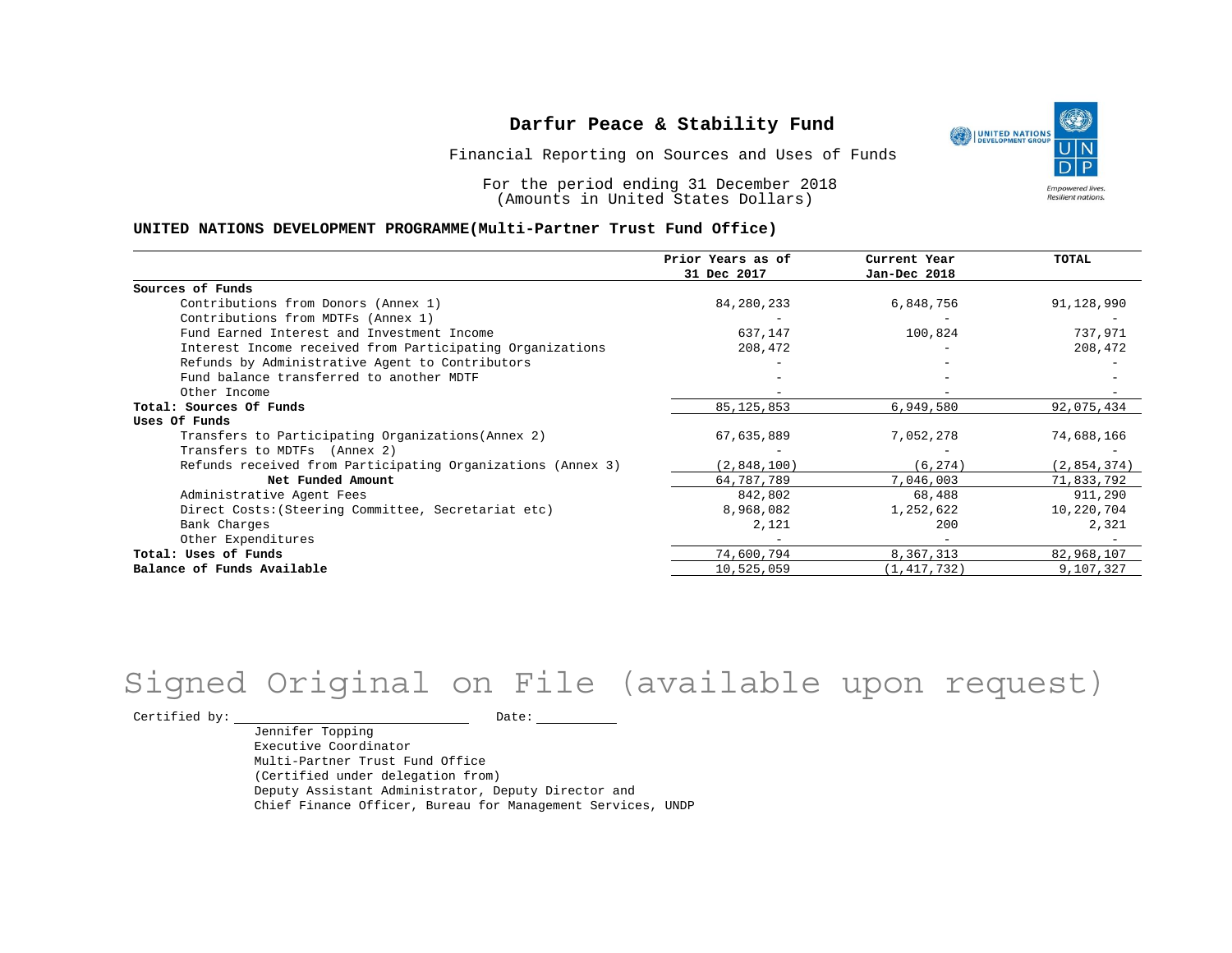

Financial Reporting on Sources and Uses of Funds

For the period ending 31 December 2018 (Amounts in United States Dollars)

#### **UNITED NATIONS DEVELOPMENT PROGRAMME(Multi-Partner Trust Fund Office)**

**Annex - 1: Contributions**

|                                | Prior Years as of | Current Year             | TOTAL      |
|--------------------------------|-------------------|--------------------------|------------|
|                                | 31 Dec 2017       | Jan-Dec 2018             |            |
| From Contributors              |                   |                          |            |
| DEPARTMENT FOR INT'L DEVELOPME | 18,320,793        | $\overline{\phantom{a}}$ | 18,320,793 |
| GOVERNMENT OF DENMARK          | 942,076           | $\overline{\phantom{a}}$ | 942,076    |
| GOVERNMENT OF GERMANY          | 3,103,750         | $\overline{\phantom{a}}$ | 3,103,750  |
| GOVERNMENT OF ITALY            | 2,556,800         | $\overline{\phantom{a}}$ | 2,556,800  |
| GOVERNMENT OF NETHERLANDS      | 20,000,000        | $\overline{\phantom{a}}$ | 20,000,000 |
| GOVERNMENT OF NORWAY           | 11,003,276        | 1,783,581                | 12,786,857 |
| GOVERNMENT OF SWITZERLAND      | 2,197,375         | 1,161,626                | 3,359,001  |
| GOVERNMENT OF UNITED KINGDOM   | 3,725,741         | 1,691,337                | 5,417,078  |
| SWEDISH INT'L DEVELOPMENT COOP | 15,236,488        | 2, 212, 213              | 17,448,701 |
| USAID                          | 7,193,935         | $\overline{\phantom{0}}$ | 7,193,935  |
| Total: Contributions           | 84,280,233        | 6,848,756                | 91,128,990 |

## Signed Original on File (available upon request)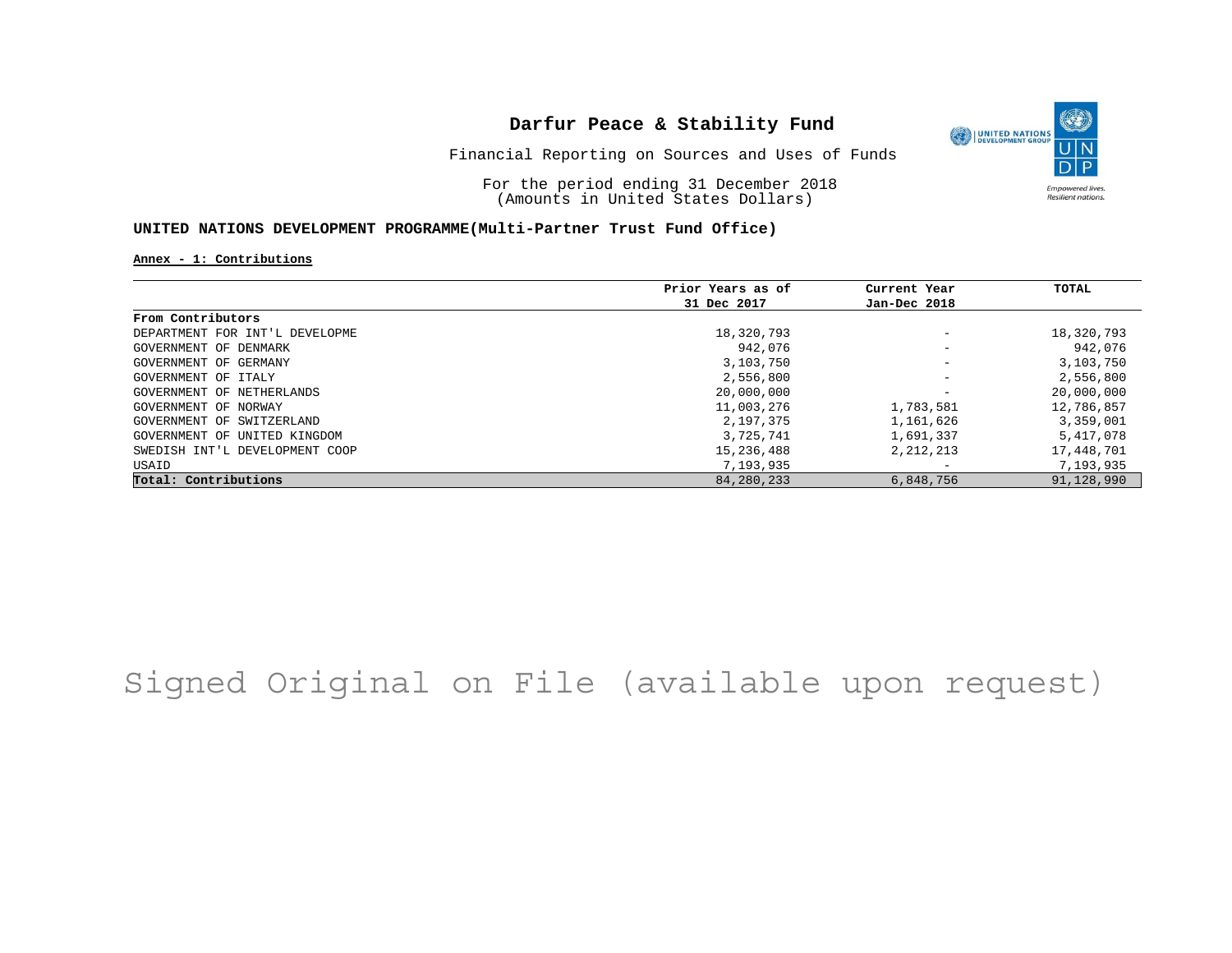

Financial Reporting on Sources and Uses of Funds

For the period ending 31 December 2018 (Amounts in United States Dollars)

#### **UNITED NATIONS DEVELOPMENT PROGRAMME(Multi-Partner Trust Fund Office)**

**Annex - 2: Transfers**

|                                | Prior Years as of | Current Year             | TOTAL      |
|--------------------------------|-------------------|--------------------------|------------|
|                                | 31 Dec 2017       | Jan-Dec 2018             |            |
| To Participating Organizations |                   |                          |            |
| FAO                            | 2,000,000         | $\overline{\phantom{0}}$ | 2,000,000  |
| UNDP/NGO                       | 59,244,586        | 6,452,278                | 65,696,864 |
| UNDP                           | 11,234,080        | 1,852,622                | 13,086,702 |
| UNHABITAT                      | 1,293,417         | $\qquad \qquad -$        | 1,293,417  |
| UNICEF                         | 2,831,887         | $\qquad \qquad -$        | 2,831,887  |
| Total Transfers                | 76,603,971        | 8,304,900                | 84,908,870 |

## Signed Original on File (available upon request)